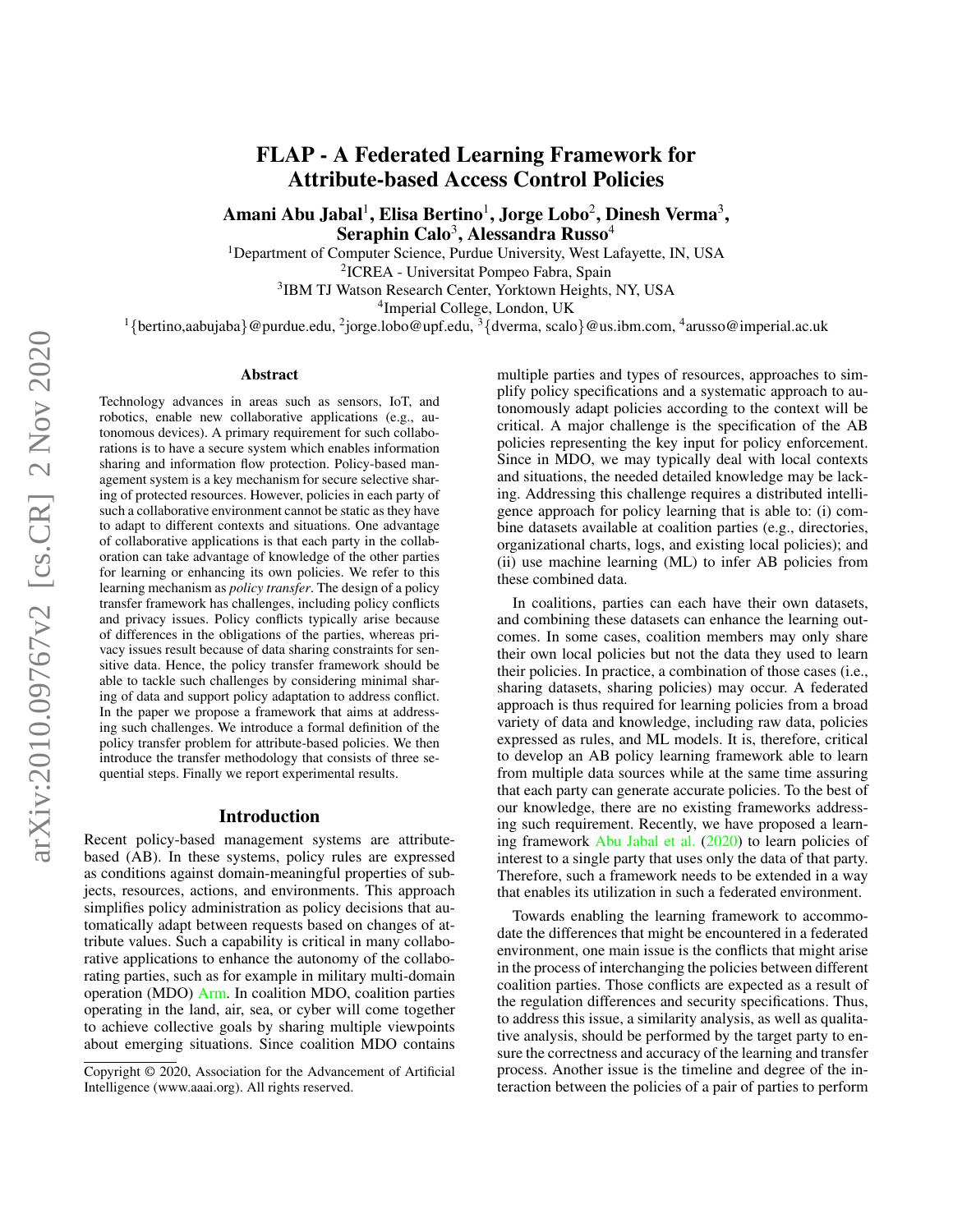a better learning and interoperability process. Therefore, we propose four approaches with different levels of interaction aiming to find the best learning output.

The paper is organized as follows. We first provide background information on ABAC policies, and introduce several definitions underlying the problem of transferring ABAC policies. We then introduce our proposed methodology and approaches, followed by experimental results. We conclude with a discussion of related work and future work.

### Background and Problem Description

In this section, we first introduce background notions about the attribute-based access control (ABAC) model. We then briefly describe our approach to learn ABC policies. Finally we formally introduce the problem addressed in this paper.

## ABAC Policies

We assume a formal attribute-based access control (ABAC) model [Xu and Stoller](#page-8-2) [\(2014\)](#page-8-2) that includes several finite sets: users  $U$ , resources  $R$ , operations  $O$ , and rules  $P$ . Each user (i.e.,  $u \in U$ ) and resource (i.e.,  $r \in \mathcal{R}$ ) is represented by independent sets of attributes (referred to as user attributes  $A_U$  and resource attributes  $A_R$ , respectively). The values of these attributes are represented by a function which assigns to each attribute a value from the value range for the attribute as shown in expressions [1](#page-1-0) and [2.](#page-1-1) An ABAC policy consists of a set of rules  $P$  where each rule  $\rho$  is defined as  $\langle e_U, e_R, O, d \rangle$  where  $e_U$  is a user attribute expression,  $e_R$  is a resource attribute expression,  $O \subseteq O$  is a set of operations, and d is the decision of the rule ( $d \in$  ${permit, deny}$ ). An attribute expression comprises a set of attribute/value pairs. For example, a user  $u_i$  satisfies  $e_U$ (denoted by  $u_i \models e_U$ ) iff for every user attribute a not mapped to  $\bot$ ,  $\langle a, d_U(u_i, a) \rangle \in e_U$ , and a resource  $r_i$  satisfies  $e_R$  (i.e., it belongs to the set defined by  $e_R$ , denoted by  $r_i \models e_R$ ) iff for every resource attribute a not mapped to  $\bot$ ,  $\langle a, d_R(r_i, a) \rangle \in e_R.$ 

$$
d_U(u_i, a_j) = v_k \mid u_i \in \mathcal{U} \land a_j \in \mathcal{A}_{\mathcal{U}} \land v_k \in \mathcal{V}_{\mathcal{U}}(a_j) \qquad (1)
$$

$$
d_R(r_i, a_j) = v_k | r_i \in \mathcal{R} \land a_j \in \mathcal{A}_{\mathcal{R}} \land v_k \in \mathcal{V}_{\mathcal{R}}(a_j)
$$
 (2)

## Policy Learning

With the availability of a log of access requests and their corresponding control decisions, one can analyze such a log and generate the specifications of access control policies to control future requests. This problem is referred to as policy learning (a.k.a. policy mining) and several approaches have been proposed to solve this problem [Xu and Stoller](#page-8-2) [\(2014\)](#page-8-2) [Cotrini, Weghorn, and Basin](#page-8-3) [\(2018\)](#page-8-3) [Sanders and Yue](#page-8-4) [\(2019\)](#page-8-4). Recently, we introduced Polisma [Abu Jabal et al.](#page-8-1) [\(2020\)](#page-8-1), a novel framework which utilizes both examples of access requests and corresponding access control decisions as well as contextual information obtained from other data sources, such as organizational charts, user directories (e.g., directories of Lightweight Directory Access Protocol

(LDAP), workflows, security tracking's logs (e.g., logs provided by security information and event management systems), if available.

In Polisma (see Figure [1\)](#page-2-0), the learning process is performed according to a sequence of steps. A data mining technique is first used to infer associations between parties and resources from the set of decision examples, and based on these associations a set of rules is generated. In the second step, each constructed rule is generalized based on statistically significant attributes and context information. In the third step, policy domains are analyzed to augment the rules with restrictions as for some application domains (e.g., security) generalization can have undesired consequences. Policies learned by those stages are safe generalizations with minimal overfitting. To improve the completeness of the learned set, Polisma applies a ML classifier to decision examples not covered by the learned rules; it uses the classification result to generate additional rules in an "ad-hoc" manner.

#### Problem Definition

Policy learning algorithms typically analyze past access requests associated with their control decisions (see Definition [1\)](#page-1-2) and aims at generating a set of ABAC rules to control any access request.

<span id="page-1-2"></span>**Definition 1** (Access Control Decisions and Examples (l)). An access control decision is a tuple  $\langle u, r, o, d \rangle$  where u is the user who initiated the access request,  $r$  is the resource target of the access request, o is the operation requested on the resource, and  $d$  is the decision taken for the access request. A decision example l is a tuple  $\langle u, e_U, r, e_R, o, d \rangle$ where  $e_U$  and  $e_R$  are a user attribute expression, and a resource attribute expression such that  $u \models e_U$ , and  $r \models e_R$ , and the other arguments are interpreted as in an access control decision.

<span id="page-1-1"></span><span id="page-1-0"></span>In a coalition environment, different parties are involved and each party might encounter different scenarios that enrich their experience with respect to control access requests. However, such expertise might not be similar for all parties. These differences open the opportunity for collaboration among the parties and sharing of their experience and access control decisions. Therefore, in this work we assume that there are two parties willing to exchange knowledge about access control decisions. In particular, one party, called source party, has a set of ABAC policies (referred to source ABAC policies) and another party, called target party, has a set of access control decision examples, extracted from a system history of access requests and their corresponding authorized/denied decisions, together with some context information. The problem is to generate "local" ABAC policies at the target party utilizing both a local log as well as the ABAC policies from the source party. More precisely:

Definition 2 (Transferring ABAC Policies by Local Examples and Context  $(TAPEC)$ ). Let S and T be the source party and  $T$  be the target party. Assume that he following information is given:

• A set of local access control decision examples (i.e.,  $\mathcal{D} =$  ${l_1, l_2, \ldots, l_n}$  at T.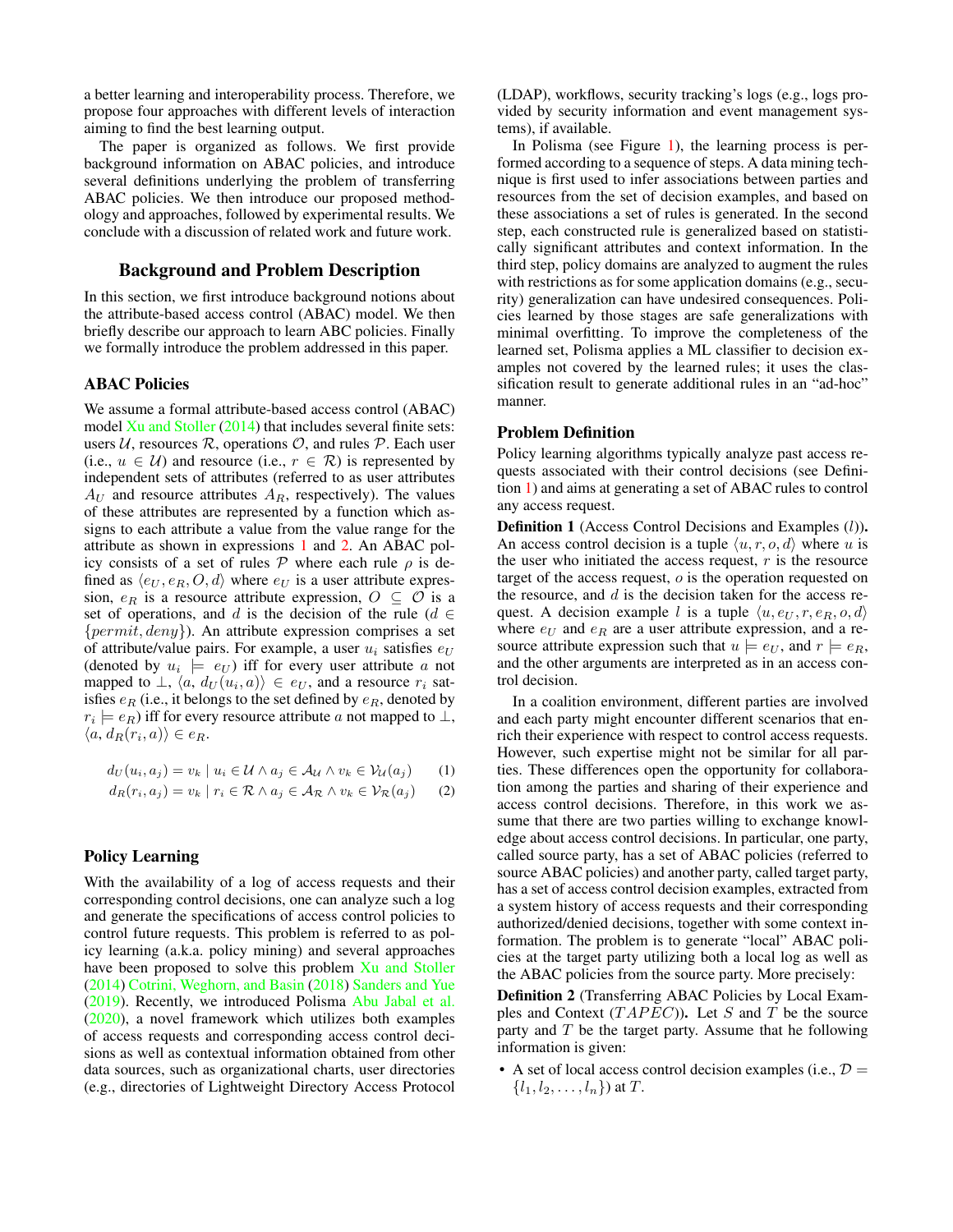<span id="page-2-0"></span>

Figure 1: The Architecture of Polisma [Abu Jabal et al.](#page-8-1) [\(2020\)](#page-8-1)

- Local context information at T; namely, the sets  $U, R$ ,  $\mathcal{O}$ , the sets  $A_U$  and  $A_R$ , one of which could be empty, and the functions assigning values to the attributes of the users and resources.
- A set of ABAC rules (i.e.,  $\mathcal{P}_S = \{\rho_1 \dots \rho_m\}$ ) implemented or learned at S.

 $TAPEC$  aims at generating a set of ABAC rules (i.e.,  $P_L =$  $\{\rho_1 \dots \rho_w\}$  that are able to control access requests at T.

## Methodology

Transferring ABAC policies from a party to another includes three operations. First, the rules from the source party are compared with access request decision examples and the generated rules at the target party. Second, some rules potentially require adaptation to accommodate the differences between the domains and context of the target party. Thus an adaptation process has to be executed. Finally, the original rules (from the source party) along with the new rules generated from the adaptation process, as well as the context information of the target party, are incorporated to enrich the target party with the security requirements from the source party.

#### Rule Similarity Analysis

The first step for transferring policies from a source party to a target party is to assess the similarity of each source rule with respect to the log of access control decision examples available at the target party. This process includes verifying that an access control decision example satisfies a rule of interest. Specifically, the verification comprises checking three conditions (see Definition  $3$ ): a) the user of the decision example satisfies the user attribute expression of the rule; b) the resource of the decision example satisfies the resource attribute expression of the rule; and c) the operation of the decision example is included in the rule operations set. Moreover, the target party might generate a set of rules (as we discuss later on the paper). In this case, the policy transfer procedure requires checking the similarity between the source and target rules (see Definition [5\)](#page-2-2).

Recognizing rule similarity enables next checking rule consistency. A rule is consistent with another similar rule if

their corresponding decisions are identical (i.e., both of them are *deny* or *permit*); otherwise they are inconsistent. Similarly, an access control decision example is consistent with a similar rule if their decisions are identical. The consistency of a rule with respect to a decision example or another rule is formally defined in Definitions [4](#page-2-3) and [6,](#page-2-4) respectively.

<span id="page-2-1"></span>Definition 3 (Similarity of ABAC Rule and Access Control Decision Example). Given an ABAC rule  $\rho =$  $\langle e_U, e_R, O, d \rangle$  and an access control decision example  $l =$  $\langle u, e_U, r, e_R, o, d \rangle$ , l is similar to  $\rho$  (i.e.,  $l \approx \rho$ ) if and only if:

- $(l.u \models \rho.e_U \lor l.e_U \subseteq \rho.e_U),$
- $(l.r \models \rho.e_R \lor l.e_R \subseteq \rho.e_R)$ , and
- $l.o \subseteq \rho.O.$

<span id="page-2-3"></span>Definition 4 (Consistency of ABAC Rule and Access Control Decision Example). An ABAC rule  $\rho$  and access control decision example l are consistent (i.e.,  $\rho \simeq l$ ) if and only if:

- $\rho \approx l$ , and
- $\rho.d = l.d.$

<span id="page-2-2"></span>Definition 5 (Similarity of a Pair of ABAC Rules). Given two ABAC rules  $\rho_i = \langle e_U, e_R, O, d \rangle$  and  $\rho_j =$  $\langle e_U, e_R, O, d \rangle$ ,  $\rho_i$  and  $\rho_j$  are similar to each other (i.e.,  $\rho_i \approx \rho_i$ ) if and only if:

- $\bullet$  ( $\rho_i.e_U \subseteq \rho_j.e_U \vee \rho_i.u \models \rho_j.e_U) \vee (\rho_j.e_U \subseteq \rho_i.e_U \vee \rho_j.u)$  $\rho_j.u \models \rho_i.e_U$ ),
- $\bullet$  ( $\rho_i.e_R \subseteq \rho_j.e_R \vee \rho_i.r \models \rho_j.e_R) \vee (\rho_j.e_R \subseteq \rho_i.e_R \vee \rho_j.e_R)$  $\rho_j.r \models \rho_i.e_R$ ), and
- $(\rho_i.o \subseteq \rho_j.O) \vee (\rho_j.o \subseteq \rho_i.O).$

<span id="page-2-4"></span>Definition 6 (Consistency of a Pair of ABAC Rules). Two rules  $\rho_i$  and  $\rho_j$  are consistent (i.e.,  $\rho_i \simeq \rho_j$ ) if and only if:

- $\rho_i \approx \rho_j$ , and
- $\rho_i.d = \rho_j.d.$

## Rules Adaptation

The second operation for policy transfer is to adapt the rules that are identified as inconsistent after conducting the similarity analysis. A straightforward approach to resolve the inconsistency between two rules (or a rule and an access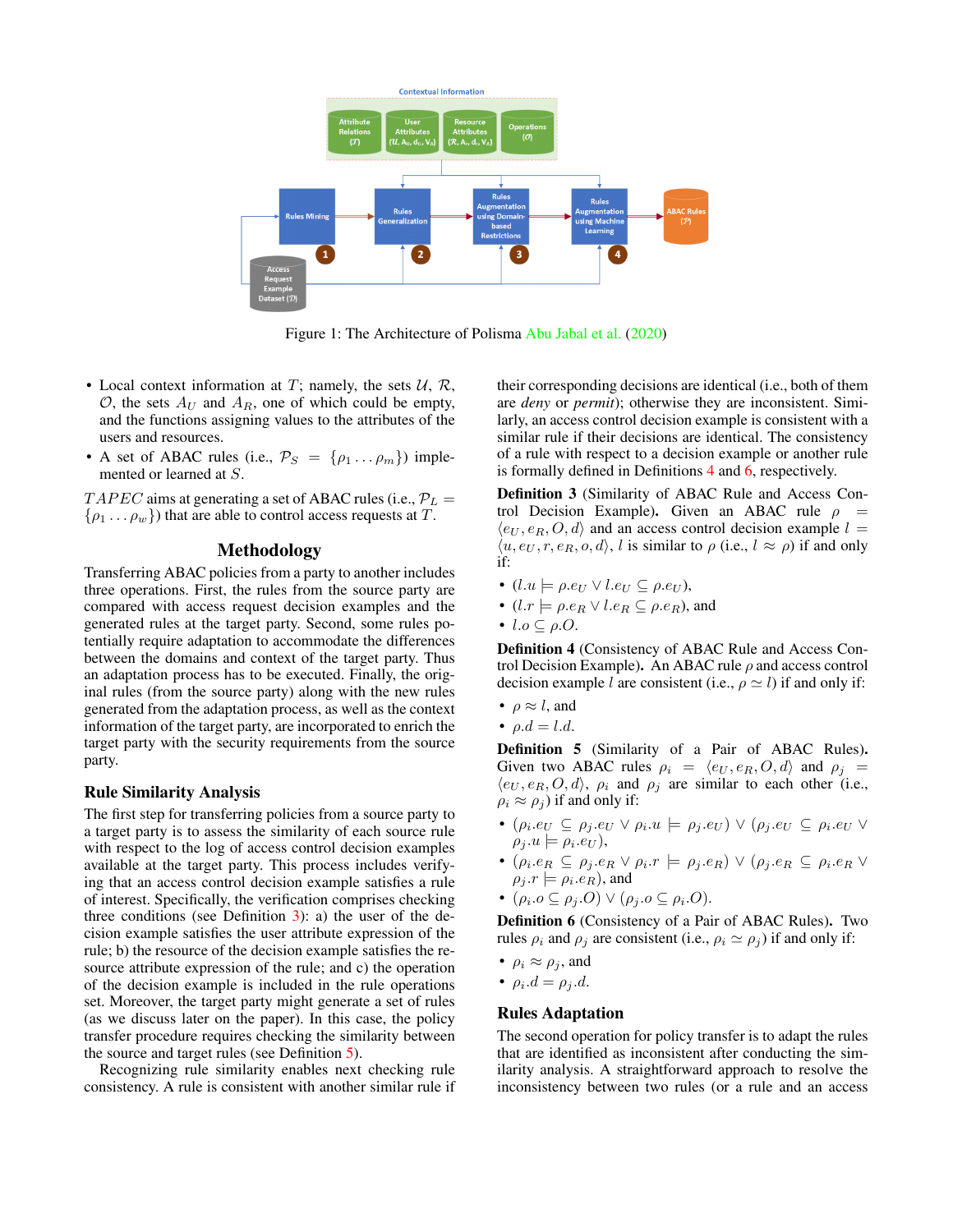request decision example) is to apply one of the policycombining-algorithms used in XACML (e.g., deny overrides, permit overrides, and first applicable). However, prioritizing one of the rules on the other and ignoring the one with the least priority may lead to unintended consequences that increase over-privileged or under-privileged accesses. Thus, to avoid such scenarios it is safer to adapt the inconsistent rules in a way that resolves the inconsistency and preserves the intended privilege at the same time.

Adaptation of Two Inconsistent Rules Resolving the conflict of two inconsistent rules  $(\rho_i, \rho_j)$  is performed by first identifying the mutual and non-mutual rule predicates (i.e., operation, user, and resource predicates) between the two rules (see Definition [8\)](#page-3-0), and then deriving new rules from the original ones based on either the identified mutual or non-mutual conditions (see Algorithm [1\)](#page-3-1). Therefore, the first derived rule is generated based on the mutual rule predicates while setting the access control decision as either always "permit" (i.e., permissive paradigm) or always "deny" (restrictive paradigm) (see lines 2-3 in Algorithm [1\)](#page-3-1). This strategy is analogous to the XACML combining algorithms applied when encountering a conflict. Using either the permissive or restrictive paradigm is heuristically decided based on the number of conflicting decision examples that are resolved by each paradigm (see lines 4-10 in Algorithm [1\)](#page-3-1). Next, new rules are generated by adapting the original rules using the non-mutual rule predicates. In this case, the adaptation is performed by employing the following mechanisms on both the inconsistent rules.

- *user-based rule adaptation*: preserve the decision of the access request for only the subset of non-mutual users while the rule resource expression and operations remain the same (see lines 12-13 in Algorithm [1\)](#page-3-1);
- *resource-based rule adaptation*: preserve the decision of the access request for only the subset of non-mutual resources while the rule user expression and operations remain the same (see lines 15-16 in Algorithm [1\)](#page-3-1); and
- *operation-based rule adaptation*: preserve the decision of the access request for only the subset of non-mutual operations while the rule user and resource expressions remain the same (see lines 18-19 in Algorithm [1\)](#page-3-1).

Nonetheless, employing only one of these mechanisms may result in the loss of some authorizations which are specified in the original rules. Thus, all of these mechanisms are applied in sequence. Nonetheless, to perform each of the adaptation mechanisms successfully, the corresponding non-mutual predicate should be a non-empty predicate (i.e.,  $U_n \neq \phi \vee R_n \neq \phi \vee O_n \neq \phi$ ). Finally, the original inconsistent rules are overridden by the rules derived from both of mutual and non-mutual rule predicates.

Definition 7 (Mutual Predicates of ABAC Rules). Given two rules  $\rho_i = \langle e_U, e_R, O, d \rangle$  and  $\rho_j = \langle e_U, e_R, O, d \rangle$ , the mutual predicates comprise:

• the mutual user expression  $U_m$ : the intersection between the user expressions of both rules (i.e.,  $U_m = \{ \rho_i . e_U \cap$  $\rho_i.e_U\}$ ).

- the mutual resource expression  $R_m$ : the intersection between the resource expressions of both rules (i.e.,  $R_m =$  $\{\rho_i.e_R \cap \rho_j.e_R\}.$
- the mutual operations  $O_m$ : the subset of operations that are part of the operations of both rules (i.e.,  $O_m$  =  $\{\rho_i.O\cap\rho_j.O\}.$

Such that  $(U_m \neq \phi) \wedge (R_m \neq \phi) \wedge (O_m \neq \phi)$ .

<span id="page-3-0"></span>Definition 8 (Non-Mutual Predicates of ABAC Rules). Given two rules  $\rho_i = \langle e_U, e_R, O, d \rangle$  and  $\rho_j$  $\langle e_U, e_R, O, d \rangle$ , the non-mutual predicates comprise:

- the non-mutual user expression  $U_n$ : the user expression that is a subset of the user expression of "only one" of the two rules (i.e.,  $U_n = \{(\rho_i.e_U \setminus \rho_j.e_U) \vee (\rho_j.e_U \setminus \rho_i.e_U)\}.$
- the non-mutual resource expression  $U_n$ : the resource expression that is a subset of the resource expression of "only one" of the two rules (i.e.,  $R_n = \{(\rho_i.e_R \setminus \rho_j.e_R) \vee \}$  $(\rho_j.e_R \setminus \rho_i.e_R)\}.$
- the non-mutual operations  $O_n$ : the subset of operations are part of the operations of "only one" of the two rules (i.e.,  $O_n = \{(\rho_i.O \setminus \rho_j.O) \vee (\rho_j.O \setminus \rho_i.O)\}.$

<span id="page-3-1"></span>Algorithm 1 Adaptation of Two Inconsistent ABAC Rules (Adapt2Rules)

- **Require:**  $\mathcal{D}$ : Access control decision examples and  $(\rho_i, \rho_j)$ a pair of inconsistent ABAC rules
- 1:  $P = \{\}$
- 2:  $\rho_k = \langle \rho_i.e_U \cap \rho_j.e_U, \rho_i.e_R \cap \rho_j.e_R, \rho_i.o \cap \rho_j.o$  $\vert permit \, \rangle$
- 3:  $\rho'_{k} = \langle \rho_i.e_U \cap \rho_j.e_U, \rho_i.e_R \cap \rho_j.e_R, \rho_i.o \cap \rho_j.o., \text{deny} \rangle$  $\rangle$
- 4:  $\mathcal{D}_{\rho_k} = \{ \forall l \in \mathcal{D} \mid (l \simeq \rho_k \}$ 5:  $\mathcal{D}_{\rho'_{k}} = \{ \forall l \in \mathcal{D} \mid (l \simeq \rho'_{k}) \}$ 6: if  $|\mathcal{D}_{\rho_k}| > |\mathcal{D}_{\rho_k'}|$  then 7:  $\mathcal{P} = \mathcal{P} \cup \rho_k$ 8: else 9:  $\mathcal{P} = \mathcal{P} \cup \rho_{k}$ 10: end if 11:  $\rho_i' = \langle \rho_i.e_U \setminus \rho_j.e_U, \rho_i.e_R, \rho_i.O, \rho_i.d \rangle$ 12:  $\rho_j' = \langle \rho_j.e_U \setminus \rho_i.e_U, \rho_j.e_R, \rho_j.O, \rho_j.d \rangle$ 13:  $\rho_i'' = \langle \rho_i.e_U, \rho_i.e_R \setminus \rho_j.e_R, \rho_i.O, \rho_i.d \rangle$ 14:  $\rho''_j = \langle \rho_j.e_U, \rho_j.e_R \setminus \rho_i.e_R, \rho_j.O, \rho_j.d \rangle$ 15:  $\rho_i^{\prime\prime\prime} = \langle \rho_i.e_U, \rho_i.e_R, \rho_i.O \setminus \rho_j.O, \rho_i.d \rangle$ 16:  $\rho''_j = \langle \rho_j.e_U, \rho_j.e_R, \rho_j.O \setminus \rho_i.O, \rho_j.d \rangle$ 17:  $\mathcal{\tilde{P}} = \mathcal{P} \cup \rho_i' \cup \rho_j'' \cup \rho_i'' \cup \rho_j''' \cup \rho_j'''$ 18: return P

*Example: Given two inconsistent rules*  $\rho_1 = \langle \{ \text{dept} \text{ id: } 9, \} \rangle$ *10, 11*}*,* {*resource id: 1, 2, 3*}*,* {*read, write*}*, permit },*  $\rho_2$  $= \langle \{ \text{dept id: 9, 12} \}, \{ \text{resource id: 1} \}, \{ \text{read} \}, \text{ deny } \rangle$ *, the resolution is performed as follows:*

*For the non-mutual predicates: By the user-based adaptation, the new rules are:*

- $\rho'_1 = \langle \{ \text{dept id: } 10, 11 \}, \{ \text{resource id: } 1, 2, 3 \}, \{ \text{read}, \text{write} \}, \}$  $permit$
- $\rho'_2 = \langle \{ \text{dept id: } 12 \}, \{ \text{resource id: } 1 \}, \{ \text{read} \}, \text{ deny } \rangle$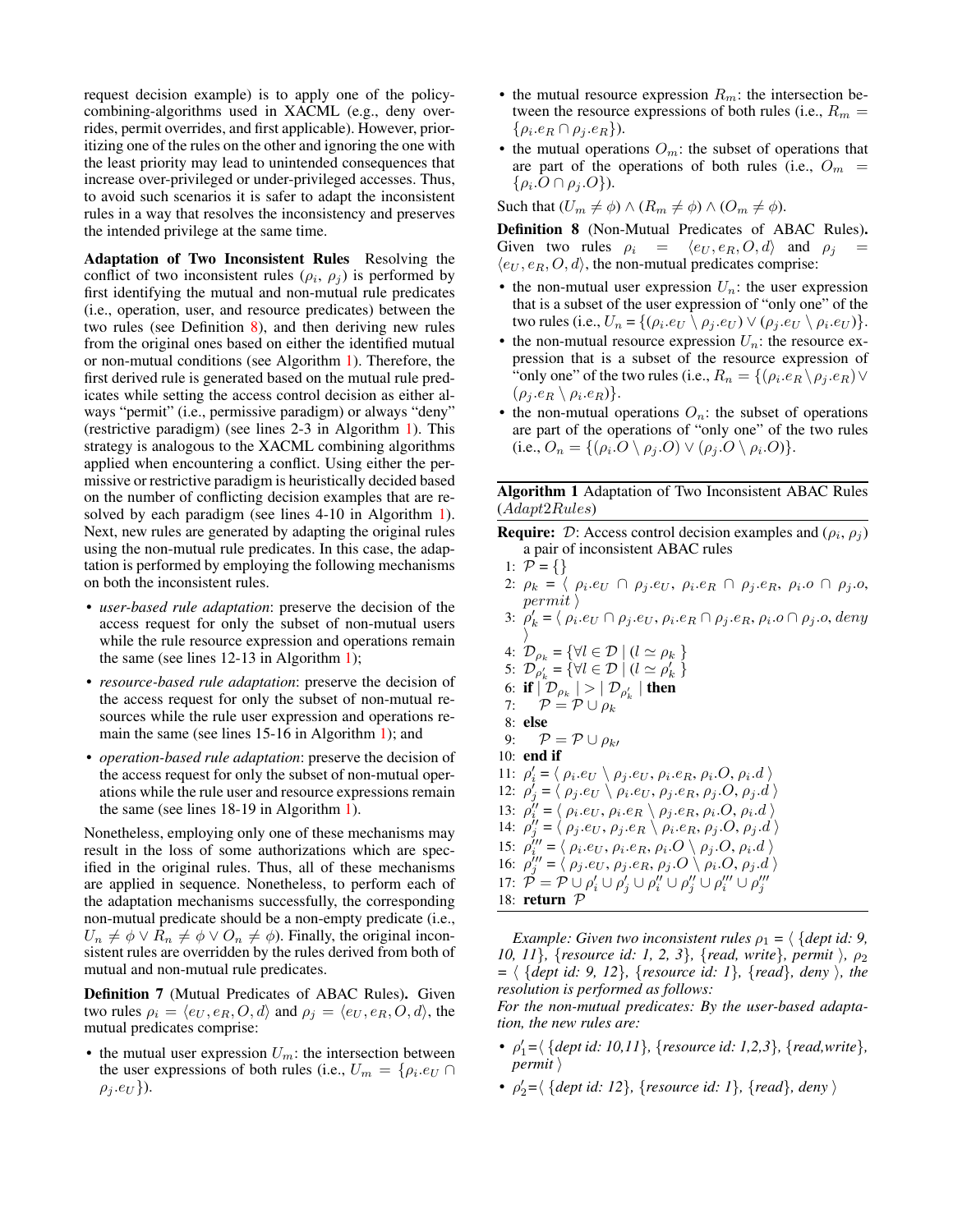*By the resource-based adaptation, the new rules are:*

•  $\rho''_1 = \langle \{ \text{depth } 9, 10, 11 \}, \{ \text{resource } id: 2, 3 \}, \{ \text{read}, \text{write} \}, \}$  $permit$   $\rangle$ 

*By the operation-based adaptation, the new rules are:*

•  $\rho''_1 = \langle \{ \text{dept id: 9,10,11} \}, \{ \text{resource id: 1,2,3} \}, \{ \text{write} \},$ *permit*  $\lambda$ *.* 

*For the mutual predicates:*

- *According to the permissive paradigm, the new rule is :*  $\rho''_2$  =  $\langle$  {*dept id: 9*}*,* {*resource id: 1*}*,* {*read*}*, permit*  $\rangle$
- According the restrictive paradigm, the new rule is :  $\rho_2^{\prime\prime\prime}$  $= \langle \{ \text{dept id: } 9 \}, \{ \text{resource id: } 1 \}, \{ \text{read} \}, \text{ deny} \rangle$

Eventually, when adapting two inconsistent rules, at maximum six rules can be generated based on the non-mutual predicates, while one rule at maximum can be generated based on the mutual predicates.

Adaptation of Groups of Inconsistent Rules When an ABAC rule contradicts a set of ABAC rules, one approach is to execute the resolution algorithm separately for each pair of inconsistent rules (i.e., Algorithm [1\)](#page-3-1). However, this might not be as simple as it seems. Applying such an approach potentially generates additional conflicts because the newly adapted rules are generated by considering only a pair of rules but not the other ones. Thus, a recursive adaptation is performed until no further inconsistency is encountered within the original group of inconsistent rules and the ones adapted from them (i.e., the newly generated ones).

#### Rule Transferability Approaches

In what follows, we first introduce two naïve approaches for rule transfer and then introduce our proposed approaches.

#### Naïve Approaches

Policies Transfer using a Local Log (*TPLG*). A straightforward approach for transferring policies is to use the raw log of historical access control decisions collected at the target party for adapting the source rules (see Figure [2\)](#page-4-0). In particular, the rules are tuned using the local log, according to Algorithm [4,](#page-5-0) Towards this, first the source rules are enforced using the historical set of access control requests available. After the enforcement, the decision of each rule for the corresponding examined access requests is compared to the historical access control decisions. Such an inspection can result in three cases: a) the rule has not been enforced for any of the historical requests, b) the rule has been enforced with no inconsistency for any of the historical decisions, c) the rule has been enforced with inconsistency with respect to the historical decisions. In the first case, the rule is transferred in order to be used for handling situations not yet encountered. For the second case, the rule is also transferred because of its compliance with the local historical access control decisions. Finally, in the third case, the rule is adapted by restricting its attribute expressions to fit with either only the corresponding historical decision requests that comply with or the contradicting set of historical decision requests.

Algorithm 2 Subtract Rules  $(SubAttrFromRule)$ 

| <b>Require:</b> An ABAC rule $\rho_0$ inconsistent with a group of                                                 |
|--------------------------------------------------------------------------------------------------------------------|
| rules ( $\mathcal{P}_{\mathcal{C}} = {\rho_1, \ldots, \rho_m}$ ) and $\mathcal{P}$ the set of resulted             |
| rules                                                                                                              |
| 1: if $\vert \mathcal{P}_{\mathcal{C}} \vert = 0$ then                                                             |
| 2:<br>return $\rho_0$                                                                                              |
| $3:$ else                                                                                                          |
| 4:<br>for $a_i \in (\rho_0.a_U \cup \rho_0.a_R \cup \rho_0.O)$ do                                                  |
| $\rho_1 = \mathcal{P}_{\mathcal{C}} \setminus \{ \forall \rho_i \in \mathcal{P}_{\mathcal{C}} \mid i > 1 \}$<br>5: |
| 6:<br>if $a_i \in \rho_0.a_{II}$ then                                                                              |
| $e_{Ua0} = \{(a_i, d_U(u, a_i)) \mid \forall u \models \rho_0.a_U\}$<br>7:                                         |
| $e_{Ua1} = \{(a_i, d_U(u, a_i)) \mid \forall u \models \rho_1.a_U\}$<br>8:                                         |
| $a'_U = {\forall u \models e_{Ua0}} \setminus {\forall u \models e_{Ua1}}$<br>9:                                   |
| $\rho'_0 = \langle a'_{II}, \rho_0.a_R, \rho_0.O, \rho_0.d \rangle$<br>10:                                         |
| else if $a_i \in \rho_0.a_R$ then<br>11:                                                                           |
| $e_{Ra0} = \{(a_i, d_R(r, a_i)) \mid \forall r \models \rho_0.a_R\}$<br>12:                                        |
| $e_{Ra1} = \{ (a_i, d_R(r, a_i)) \mid \forall r \models \rho_1.a_R \}$<br>13:                                      |
| $a'_R = \{ \forall r \models e_{Ra0} \} \setminus \{ \forall r \models e_{Ra1} \}$<br>14:                          |
| $\rho'_0 = \langle \rho_0.a_U, a'_B, \rho_0.O, \rho_0.d \rangle$<br>15:                                            |
| else if $a_i \in \rho_0$ . O then<br>16:                                                                           |
| $a'_O = \rho_0.O \setminus \rho_1.O$<br>17:                                                                        |
| $\rho'_0 = \langle \rho_0.a_U, \rho_0.a_R, a'_O, \rho_0.d \rangle$<br>18:                                          |
| end if<br>19:                                                                                                      |
| if $\rho'_0 \neq \phi$ then<br>20:                                                                                 |
| $\rho_0 = \rho'_0$<br>21:                                                                                          |
| $\mathcal{P}_{\mathcal{C}} = \{ \forall \rho_i \in \mathcal{P}_{\mathcal{C}} \mid i > 1 \}$<br>22:                 |
| $P = P \cup SubAttrFromRule(\rho_0, P_c, P)$<br>23:                                                                |
| end if<br>24:                                                                                                      |
| end for<br>25:                                                                                                     |
| end if<br>26:                                                                                                      |
| 27: return $P$                                                                                                     |

<span id="page-4-0"></span>

Figure 2: Policies Transfer using Local Logs  $(TPLG)$ 

Policies Transfer using Local Policies (*TPLP*). TPLG is easy to implement; however, its main limitation is that it utilizes the raw local log for tuning the source policies directly without analyzing the log. Such an approach assumes that the observation of each historical access control decision represents a rule; however, each rule is typically an abstraction of security specifications for multiple access control decisions. An alternative approach is to utilize the local log for generating ABAC rules referred to as "local policies" using one of the state-of-the-art policy learning approaches [Abu Jabal et al.](#page-8-1) [\(2020\)](#page-8-1) [Xu and Stoller](#page-8-2) [\(2014\)](#page-8-2) [Cotrini, Weghorn, and Basin](#page-8-3) [\(2018\)](#page-8-3).

Such an approach is composed of two main steps (see Algorithm [5](#page-5-1) and Figure [3\)](#page-5-2). First, the approach uses a policy learner to generate local rules using the local log. Thereafter, a similarity analysis is performed on both local and source rules. The outcome of such analysis has three cases: a) no lo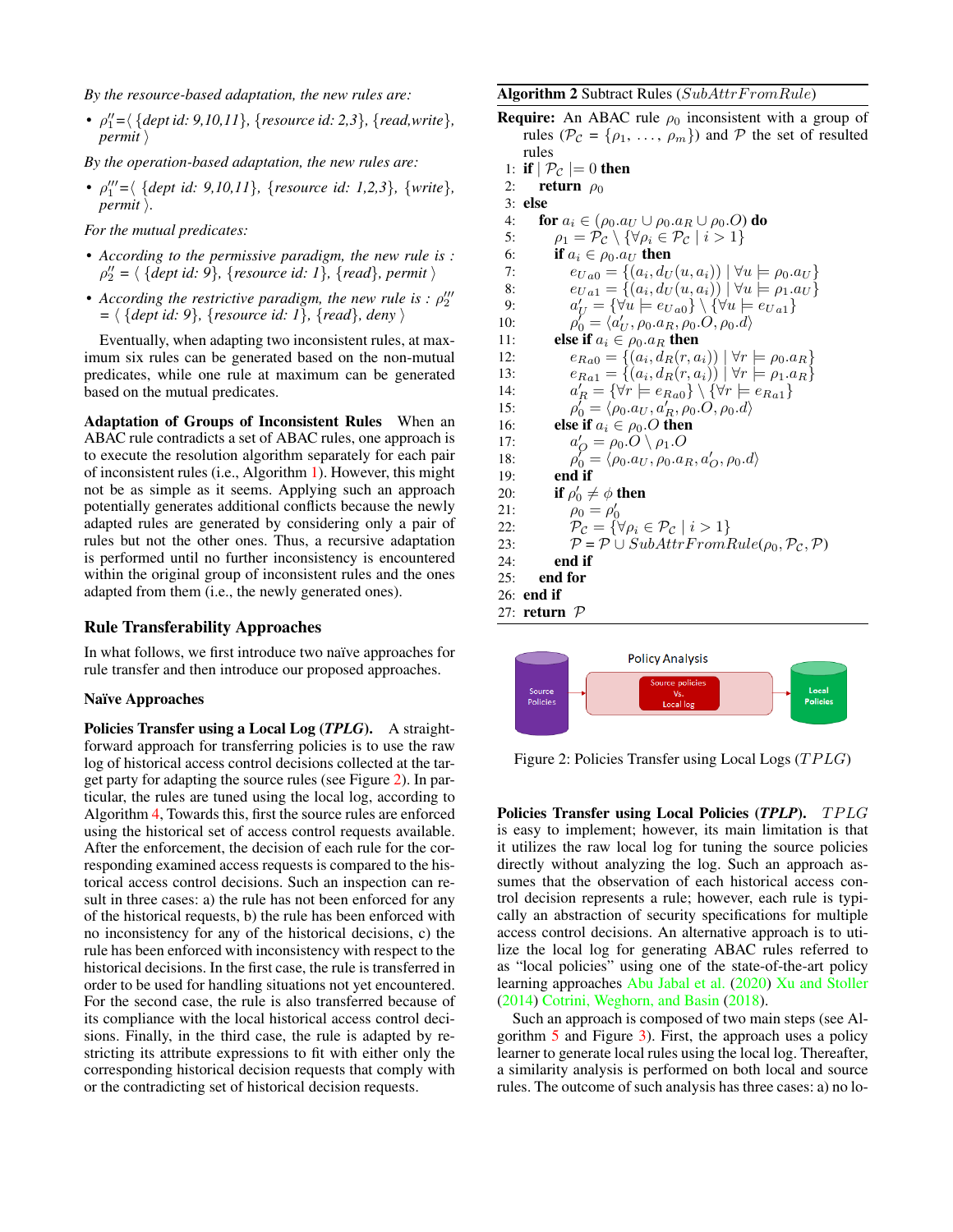Algorithm 3 Adaptation of a Group of Inconsistent ABAC Rules (AdaptGRules)

Require: D: Access control decision examples and an ABAC rule  $\rho_0$  inconsistent with a group of rules ( $\mathcal{P}_G$ )  $= {\rho_1, \ldots, \rho_m}$ 1:  $P_{\mathcal{C}} = \{\}, \mathcal{P} = \{\}$ 2: for  $\rho_i \in \mathcal{P}_{\mathcal{G}}$  do 3:  $\mathcal{P}_{\mathcal{C}} = \mathcal{P}_{C} \cup (\rho_0 \cap \rho_i)$ 4: end for 5:  $P = SubAttrFromRule(\rho_0, P_c, P)$ 6: for  $\rho_i \in \mathcal{P}_{\mathcal{G}}$  do 7:  $\mathcal{P} = \mathcal{P} \cup SubAttrFromRule(\rho_i, \{\rho_0 \cap \rho_i\}, \mathcal{P})$ 8: end for 9: for  $\rho_i \in \mathcal{P}_\mathcal{C}$  do 10:  $\rho_k = \langle \rho_i.e_U, \rho_i.e_R, \rho_i.o, permit \rangle$  $11:$  $\mathcal{L}_k = \langle \rho_i.e_U, \rho_i.e_R, \rho_i.o, \text{deny} \rangle$ 12:  $\mathcal{D}_{\rho_k} = \{ \forall l \in \mathcal{D} \mid (l \simeq \rho_k \}$ <br>13:  $\mathcal{D}_{\rho'} = \{ \forall l \in \mathcal{D} \mid (l \simeq \rho'_k \}$ 13:  $\mathcal{D}_{\rho'_{k}} = \{ \forall l \in \mathcal{D} \mid (l \simeq \rho'_{k}) \}$ 14: **if**  $\left| \mathcal{D}_{\rho_k} \right| > \left| \mathcal{D}_{\rho'_k} \right|$  then 15:  $\mathcal{P} = \mathcal{P} \cup \rho_k$ 16: else 17:  $\mathcal{P} = \mathcal{P} \cup \rho_{k}$ 18: end if 19: end for 20: return  $P$ 

<span id="page-5-0"></span>Algorithm 4 Policies Transfer using Local Log  $(TPLG)$ 

**Require:**  $D$ : Access control decision examples,  $P_S$ : "Source" access control policies. 1:  $\mathcal{P}_L = \{\}$ 2: for  $\rho_i \in \mathcal{P}_S$  do<br>3:  $\mathcal{D}_{\rho_i} = \{ \forall l \in \mathcal{I}$ 3:  $\mathcal{D}_{\rho_i} = \{ \forall l \in \mathcal{D} \mid l \approx \rho_i \}$ <br>4:  $\mathcal{D}_{\rho_i}^{m} = \{ \forall l \in \mathcal{D}_{\rho_i} \mid l \simeq \rho_i \}$ 4:  $\mathcal{D}_{\rho_i}^{m} = \{ \forall l \in \mathcal{D}_{\rho_i} \mid l \simeq \rho_i \}$ 5:  $\mathcal{D}_{\rho_i}^c = \{ \forall l \in \mathcal{D}_{\rho_i} \mid l \not\simeq \rho_i \}$ 6: if  $\mathcal{D}_{\rho_i}^m \neq \phi \wedge \mathcal{D}_{\rho_i}^c = \phi$  then 7:  $\mathcal{P}_L = \mathcal{P}_L \cup \rho_i$ 8: else if  ${\mathcal D}^c_{\rho_i}\neq \phi$  then 9:  $\mathcal{P}_{\rho_i}^{c'} = \{\}$ 10:  $\mathcal{P}_{\rho_i}^{c'} = AdaptGRules(\mathcal{D}, \rho_i, \mathcal{D}_{\rho_i}^{c'})$ 11:  $\mathcal{P}_L = \mathcal{P}_L \cup \mathcal{P}_{\rho_i}^{c'}$ <br>
12: **else if**  $\mathcal{D}_{\rho_i}^m = \phi \wedge \mathcal{D}_{\rho_i}^c = \phi$  then 13:  $\mathcal{P}_L = \mathcal{P}_L \cup \rho_i$ 14: end if 15: end for 16: **return**  $P_L$ 

cal rule is similar to a source rule (see lines 11-12); b) all the local rules, which are similar to a source rule, are consistent with it (see lines 6-7); and c) some of the local rules, which are similar to a source rule, are inconsistent with it (see lines 8-10). In the first and the second cases, the source rule is migrated to the target system. In the third case, the conflicts between the local and source rules are resolved by performing the adaptation algorithm such that their corresponding attribute expressions are tailored either by expanding or restricting their covered scope.

<span id="page-5-2"></span>

Figure 3: Policies Transfer using Local Policies  $(TPLP)$ 

<span id="page-5-1"></span>

| Algorithm 5 Policies Transfer using Local Policies |  |  |  |
|----------------------------------------------------|--|--|--|
| (TPLP)                                             |  |  |  |

**Require:**  $P_S$ : "Source" access control policies,  $P_L$ : "Local" access control policies.

1:  $P'_{L} = \{\}$ 2: for  $\rho_i \in \mathcal{P}_S$  do 3:  $\mathcal{P}_{\rho_i} = {\forall p_j \in \mathcal{P}_L | p_j \approx \rho_i}$ <br>4:  $\mathcal{P}_{\rho_i}^m = {\forall p_k \in \mathcal{P}_{\rho_i} | p_k \simeq \rho_i}$ 4:  $\mathcal{P}_{\rho_i}^m = \{ \forall p_k \in \mathcal{P}_{\rho_i} \mid p_k \simeq \rho_i \}$ 5:  $\mathcal{P}_{\rho_i}^c = \{ \forall p_k \in \mathcal{P}_{\rho_i} \mid p_k \not\simeq \rho_i \}$ 6: **if**  $\mathcal{P}_{\rho_i}^m \neq \phi \wedge \mathcal{P}_{\rho_i}^c = \phi$  then 7:  $\mathcal{P}'_L = \mathcal{P}'_L \cup \rho_i$ 8: else if  $\mathcal{P}^c_{\rho_i} \neq \phi$  then 9:  $\mathcal{P}_{\rho_i}^{c'} = \{\}$  $10:$  $\hat{p}_i^{c'} = AdaptGRules(\mathcal{D}, \rho_i, \mathcal{P}_{\rho_i}^c)$ 11:  $\mathcal{P}'_L = \mathcal{P}'_L \cup \mathcal{P}^{c'}_{\rho_i}$ <br>12: **else if**  $\mathcal{P}^m_{\rho_i} = \phi \wedge \mathcal{P}^c_{\rho_i} = \phi$  then 13:  $\mathcal{P}'_L = \mathcal{P}'_L \cup \rho_i$ 14: end if 15: end for 16: **return**  $\mathcal{P}'_L$ 

#### Proposed Approaches

Policies Transfer using Local Learning (*TPLL*.) TPLP post-processes the generated rules from a policy learner using the source rules. However, such a mechanism potentially generates local rules that are inconsistent with the source rules and also increases the conflicts among the rules learned throughout the learning stages. One approach to avoid such a problem is to use the source rules to adapt the intermediate forms of the local rules. In particular, the rule adaptation is performed in tandem with policy learning from the local log.

Since a policy learner is typically composed of multiple learning phases, the intermediate rules generated after each step are compared with the source rules using a similarity analysis (see Algorithm  $6$  and Figure [4\)](#page-6-1). If these intermediate local rules conflict with the source rules, the local rules are adapted in the early stages; hence enabling the evolution of more accurate local rules among the phases of the policy learner (i.e., reducing error propagation) while filtering the source policies to exclude the ones that have a conflict with any of the local rules. Moreover, this mechanism enables either increasing or decreasing the significance of intermediate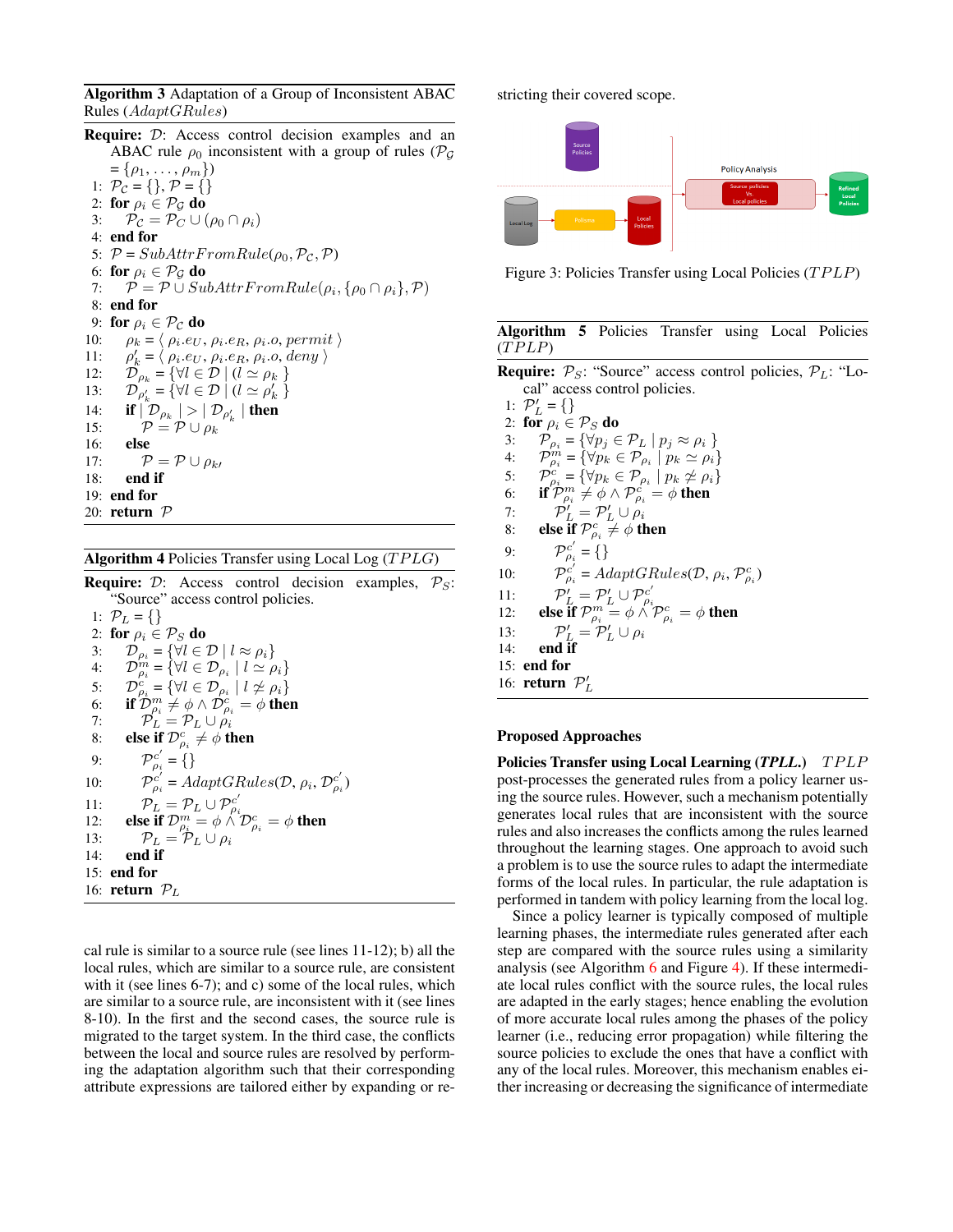<span id="page-6-1"></span>

rules and controlling their evolution. After the local rules are generated, the remaining source rules are transferred to the target system.

<span id="page-6-0"></span>Algorithm 6 Policies Transfer using Local Learning  $(TPLL)$ 

**Require:**  $D$ : Access control decision examples,  $P_S$ : "Source" access control policies, Ψ: a policy learner consisted of n steps  $\{\Omega_1, \Omega_2, \ldots, \Omega_n\}.$ 1:  $P'_{S} = P_{S}$ 2:  $\mathcal{P}_L^{\gamma} = \{\}$ 3: for  $\Omega_k \in \Psi$  do 4:  $\mathcal{P}_L = \Omega_k(\mathcal{D}, \mathcal{P}'_L)$ 5: for  $\rho_i \in \mathcal{P}'_S$  do  $_S'$  do 6:  $\mathcal{P}_{\rho_i} = {\{\forall p_j \in \mathcal{P}_L \mid p_j \approx \rho_i \}}$ 7:  $\mathcal{P}_{\rho_i}^{m} = \{ \forall p_k \in \mathcal{P}_{\rho_i} \mid p_k \simeq \rho_i \}$ 8:  $\mathcal{P}^c_{\rho_i} = {\forall p_k \in \mathcal{P}_{\rho_i} \mid p_k \not\simeq \rho_i}$ 9: if  $\mathcal{P}_c^{\rho_i} \neq \phi$  then 10:  $\overline{\mathcal{P}}_{\rho_i}^{c'} = \{\}$ 11:  $\mathcal{P}_{\rho_i}^{c'} = AdaptGRules(\mathcal{D}, \rho_i, \mathcal{P}_{\rho_i}^c)$ 12:  $\mathcal{P}'_S = \mathcal{P}'_S - \rho_i$ 13:  $\overline{\mathcal{P}_L} = \overline{\mathcal{P}_L} - \overline{\mathcal{P}}_{\rho_i}^c$ 14:  $\mathcal{P}_L = \mathcal{P}_L \cup \mathcal{P}_{\rho_i}^{c'}$ 15: end if 16: end for  $17:$  $\mathcal{D}'_L = \mathcal{P}_L$ 18: end for 19:  $\mathcal{P}'_L = \mathcal{P}'_L \cup \mathcal{P}'_S$ <br>20: **return**  $\mathcal{P}'_L$ 

Policies Transfer using Hybrid Learning (*TPHL*).  $TPLL$  does not fully exploit the source rules while learning the local rules from the local log since  $TPLL$  only uses the source rules for controlling the evolution of the intermediate rules. Therefore, we propose another approach in which the source rules are in-lined with the intermediate local rules to allow the next learning phases to exploit the source rules as well as the local log in the learning stages. Such an approach allows one to generate correct rules that cover further security aspects and requirements of the local system.

As shown in Figure [5,](#page-6-1) the source rules are used in two ways in this approach. First, the intermediate local rules are adapted after each learning phase of the policy learner. Second, the filtered source rules (by excluding the ones that have a conflict with any of the local rules) are used as input for the

Figure 4: Policies Transfer using Local Learning Figure 5: Policies Transfer using Hybrid Learning

subsequent learning phases alongside the intermediate local rules. The steps of TPHL are illustrated in Algorithm [7.](#page-6-2)

<span id="page-6-2"></span>

| Algorithm 7 Policies Transfer using Hybrid Learning |  |  |  |
|-----------------------------------------------------|--|--|--|
| (TPHL)                                              |  |  |  |

**Require:**  $D$ : Access control decision examples,  $P_S$ : "Source" access control policies, Ψ: a policy learner consisted of n steps  $\{\Omega_1, \Omega_2, \ldots, \Omega_n\}.$ 

1:  $\mathcal{P}'_S = \mathcal{P}_S$ . 2:  $\mathcal{P}_L^{\gamma} = \{\}.$ 3: for  $\Omega_k \in \Psi$  do 4:  $\mathcal{P}_L = \Omega_k(\mathcal{D}, \mathcal{P}'_L)$ 5: for  $\rho_i \in \mathcal{P}'_S$  do  $_{S}^{\prime}$  do 6:  $\mathcal{P}_{\rho_i} = {\{\forall p_j \in \mathcal{P}_L \mid p_j \approx \rho_i \}}$ 7:  $\mathcal{P}_{\rho_i}^{m} = \{ \forall p_k \in \mathcal{P}_{\rho_i} \mid p_k \simeq \rho_i \}$ 8:  $\mathcal{P}^c_{\rho_i} = {\forall p_k \in \mathcal{P}_{\rho_i} \mid p_k \not\simeq \rho_i}$ 9: if  $\mathcal{P}^c_{\rho_i} \neq \phi$  then  $10:$  $c'_{\rho_i} = \{\}$ 11:  $\mathcal{P}_{\rho_i}^{c'} = AdaptGRules(\mathcal{D}, \rho_i, \mathcal{P}_{\rho_i}^c)$ 12:  $\mathcal{P}'_S = \mathcal{P}'_S - \rho_i$ 13:  $\mathcal{P}_L = \mathcal{P}_L - \rho_i$ 14:  $\mathcal{P}_L = \mathcal{P}_L - \mathcal{P}_c^{\rho_i}$ 15:  $\mathcal{P}_L = \mathcal{P}_L \cup \mathcal{P}_{\rho_i}^{c'}$ 16: end if 17: end for 18:  $\mathcal{P}_L = \mathcal{P}_L \cup \mathcal{P}'_S$ <br>19:  $\mathcal{P}'_L = \mathcal{P}_L$  $19:$ 20: end for

## Evaluation

In this section, we summarize the experimental methodology and report the evaluation results for *FLAP*.

### Experimental Methodology

21: **return**  $\mathcal{P}'_L$ 

*Dataset.* We conducted experiments using two datasets: a synthetic dataset (referred to as project management (PM) dataset [Xu and Stoller](#page-8-2) [\(2014\)](#page-8-2)) and real dataset (referred to as Amazon dataset), obtained from Amazon<sup>[1](#page-6-3)</sup>. This dataset is an anonymized sample of accesses provisioned within the Amazon company and it is composed of around 700K decision examples. We used 70% of the dataset as decision

<span id="page-6-3"></span><sup>1</sup> [http://archive.ics.uci.edu/ml/datasets/Amazon+Access+](http://archive.ics.uci.edu/ml/datasets/Amazon+Access+Samples) [Samples](http://archive.ics.uci.edu/ml/datasets/Amazon+Access+Samples)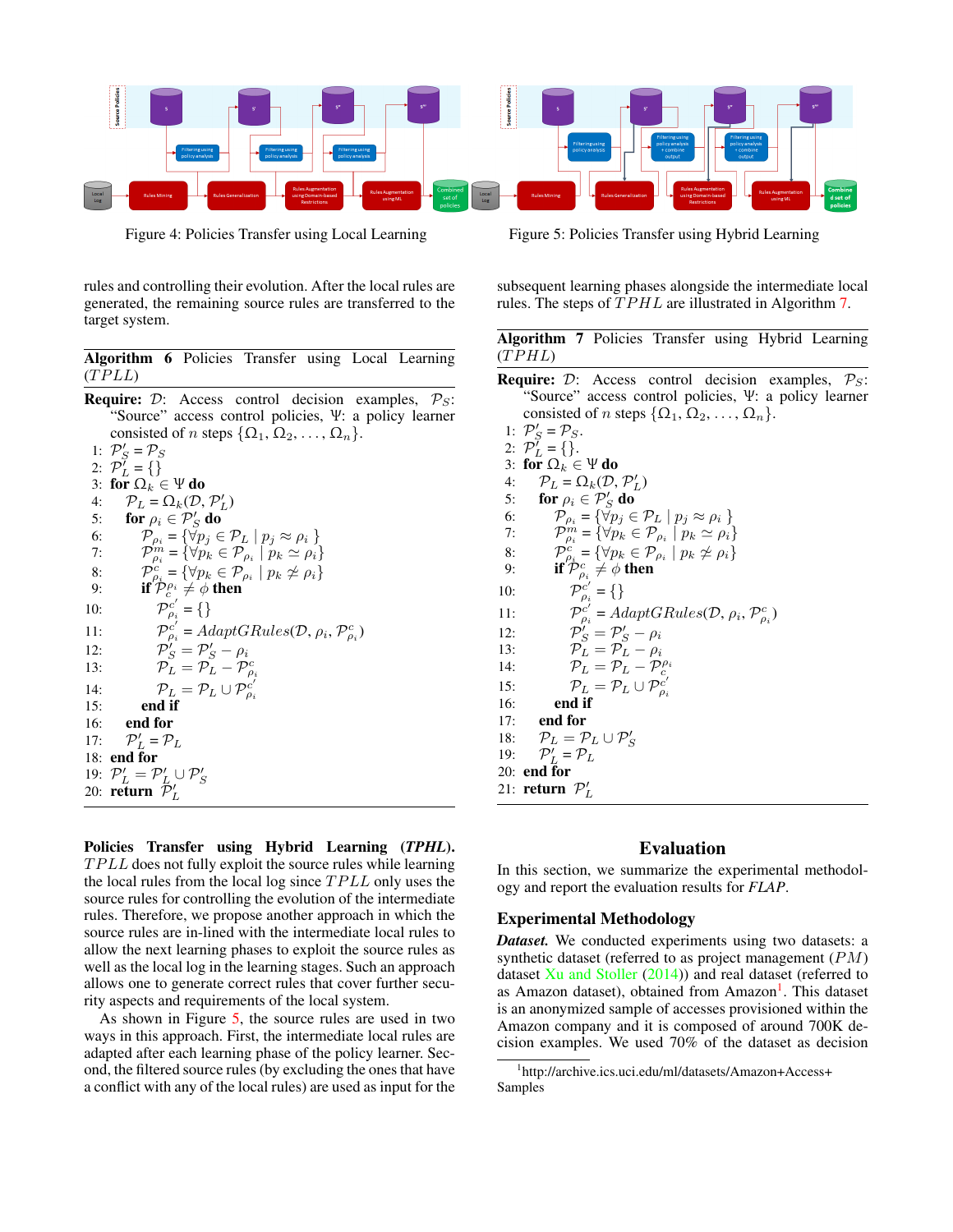<span id="page-7-0"></span>

Figure 6: Policies Transfer using the PM dataset Figure 7: Policies Transfer using the Amazon dataset

examples of the target party and 30% for the source party. *Evaluation Metrics.* To evaluate *FLAP*, we use three metrics: precision, recall, and F1 score. These metrics are able to assess the correctness of the adapted policies, by checking their responses to the local decision examples, and their ability to cover new access requests.

#### Experimental Results

Figures [6](#page-7-0) and [7](#page-7-0) shows the evaluation results for the four approaches introduced in the paper, that is,  $TPLG$ ,  $TPLP$ ,  $TPLL$ , and  $TPHL$ , on the  $PM$  and Amazon datasets, respectively. In general, both  $TPLL$  and  $TPHL$  perform better than  $TPLG$ ,  $TPLP$  in terms of all evaluation metrics due to the fact that both  $TPLL$  and  $TPHL$  utilize the source policies along with the local log in the learning process to filter and adapt the rules including the intermediate ones; hence reducing the effect of error propagation. On the other hand,  $TPLG$  and  $TPLP$  perform the worst because  $TPLG$  uses "only" the local log for adapting the source policies without analyzing the local log while  $TPLP$  uses the local log to learn local rules for the target system without utilizing the source rules. Moreover, the results on the Amazon dataset are better than that of the PM dataset because the Amazon dataset contains more decision examples in the local log and more source policies compared to the PM dataset, and thus, such an increase in the input data positively affects the transfer process. Figures [6](#page-7-0) and [7](#page-7-0) show the evaluation results with respect to three metrics: precision, recall, and F1 score. The recall metric reflects the ability of the rules generated of the transfer process to correctly control more scenarios, while the precision metric reflects the correctness of the decisions produced by the generated rules<sup>[2](#page-7-1)</sup>.

## Related Work

The problem of ABAC policy transfer has not yet been investigated. Approaches have been proposed for policy adaptation in the context of mobile systems, such as [Efstratiou](#page-8-5) [et al..](#page-8-5) However the policies considered in such approaches are not attribute-based. Work related to ours also includes work on mining ABAC policies from access control decision logs [Cotrini, Weghorn, and Basin](#page-8-3) [\(2018\)](#page-8-3), [Abu Jabal et](#page-8-1) [al.](#page-8-1) [\(2020\)](#page-8-1), [Sanders and Yue](#page-8-4) [\(2019\)](#page-8-4), [Mocanu, Turkmen, and](#page-8-6) [Liotta](#page-8-6) [\(2015\)](#page-8-6), [Xu and Stoller](#page-8-2) [\(2014\)](#page-8-2), and work on ABAC



policy similarity [Lin et al.](#page-8-7) [\(2010\)](#page-8-7), [Lin et al.](#page-8-8) [\(2007\)](#page-8-8). However such approaches do not address policy migration and adaptation. More recently approaches have been proposed that apply transfer learning techniques in the context of intrusion detection [Singla, Bertino, and Verma](#page-8-9) [\(b\)](#page-8-9), [Singla, Bertino,](#page-8-10) [and Verma](#page-8-10) [\(a\)](#page-8-10), [Zhao et al.](#page-8-11) [\(2019\)](#page-8-11), [Zhao, Shetty, and Pan](#page-8-12) [\(2017\)](#page-8-12), [Tzeng et al.](#page-8-13) [\(2017\)](#page-8-13). However those approaches have been designed for transferring neural networks used for classifying network packets as benign or malicious and thus do not deal with rule transfer and adaptation.

## Conclusion and Future Work

In this paper, we have proposed *FLAP*, a framework for policy transfer in a federated environments. It allows one to transfer attribute-based policies from a source party to a target party. We have proposed four approaches that vary in their interaction levels between the source and target resources, as well as the timing of this interaction. Our preliminary evaluation, carried out on a real-world access control decision dataset and a synthetic one, show the ability of *FLAP* to transfer the source policies to a target party to generate correct policies which can be used in future for unseen scenarios. As part of future work, we plan to perform experiments to assess the effect of different factors and scenarios in the transfer process, including data sharing percentage and types.

## Acknowledgments

This research was sponsored by the U.S. Army Research Laboratory and the U.K. Ministry of Defence under Agreement Number W911NF-16-3-0001. The views and conclusions contained in this document are those of the authors and should not be interpreted as representing the official policies, either expressed or implied, of the U.S. Army Research Laboratory, the U.S. Government, the U.K. Ministry of Defence or the U.K. Government. The U.S. and U.K. Governments are authorized to reproduce and distribute reprints for Government purposes notwithstanding any copyright notation hereon. Jorge Lobo was partially supported by the Spanish Ministry of Economy and Competitiveness under Grant Numbers: TIN-2016-81032-P, MDM-2015-052, and the U.S. Army Research Office under Agreement Number W911NF1910432.

<span id="page-7-1"></span> ${}^{2}$ F1 score is the harmonic mean of precision and recall.